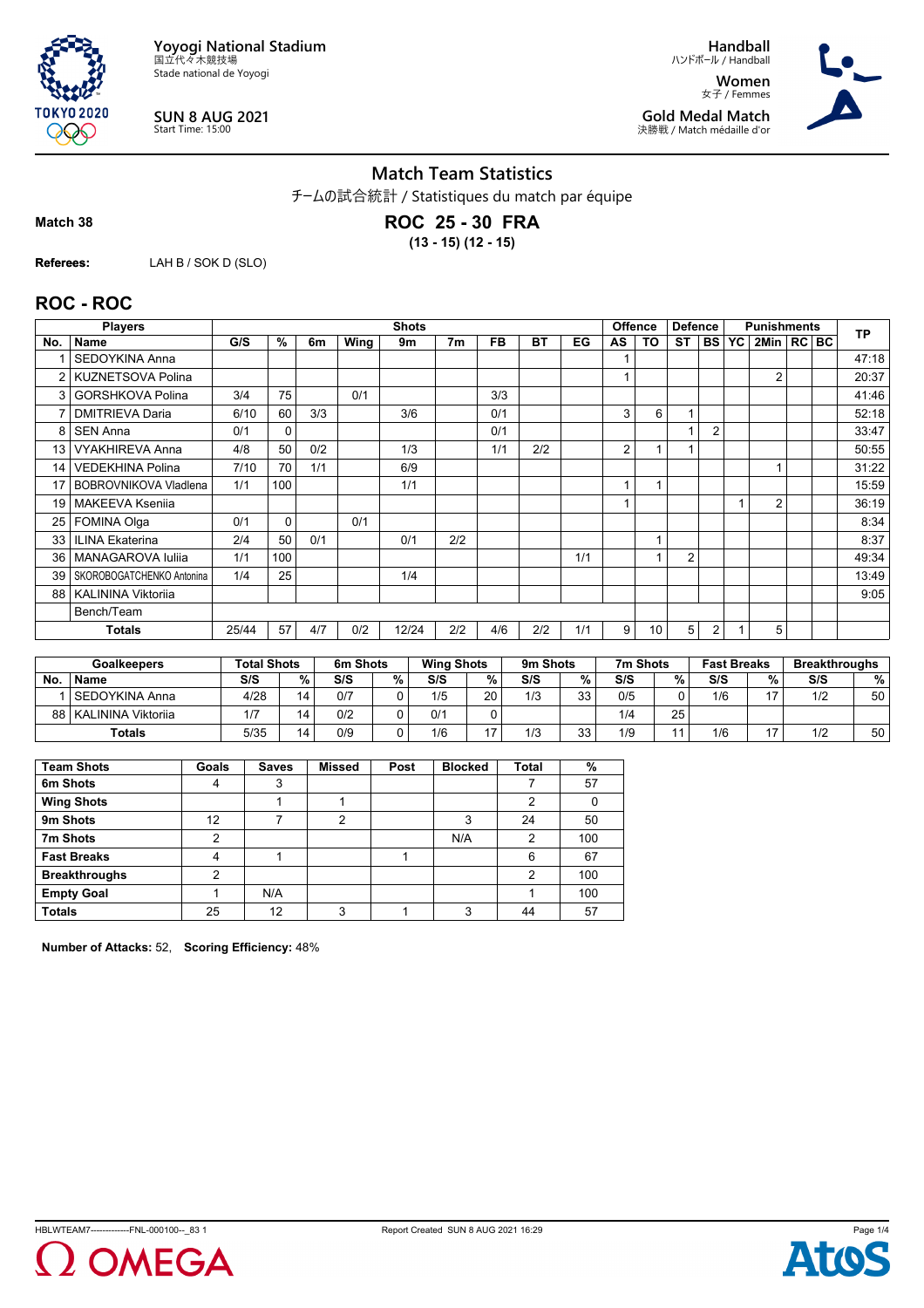**Yoyogi National Stadium** 国立代々木競技場 Stade national de Yoyogi

 $0/1$ 

2/3

1/1

1

**SUN 8 AUG 2021** Start Time: 15:00

**Handball** ハンドボール / Handball **Women** 女子 / Femmes **Gold Medal Match** 決勝戦 / Match médaille d'or



## **Match Team Statistics**

チームの試合統計 / Statistiques du match par équipe

**Match 38**

**TOKYO 2020** 999

# **ROC 25 - 30 FRA**

**(13 - 15) (12 - 15)**

**Referees:** LAH B / SOK D (SLO)

## **ROC - ROC**

| <b>Players</b><br>Goals / Shots |              |                |          |               |      |                      | <b>Shots Distribution</b> |           |                      |     |                 |                       |                 |           |                |                              |     |
|---------------------------------|--------------|----------------|----------|---------------|------|----------------------|---------------------------|-----------|----------------------|-----|-----------------|-----------------------|-----------------|-----------|----------------|------------------------------|-----|
| 1 SEDOYKINA A                   |              | 2 KUZNETSOVA P |          | 3 GORSHKOVA P |      |                      | 7 DMITRIEVA D             |           | 8 SEN A              |     |                 |                       | 13 VYAKHIREVA A |           | 14 VEDEKHINA P |                              |     |
|                                 |              |                |          | 1/1           |      | 1/1                  |                           |           |                      |     | 0/1             | 2/2                   | 0/1             |           | 3/3            | 2/2                          |     |
|                                 |              |                | 1/2      |               |      |                      |                           | 1/1       |                      |     |                 | 1/1                   | 0/1             | 0/1       |                |                              |     |
|                                 |              |                |          |               | 1/1  | 1/1                  |                           | 3/3       |                      |     |                 | 0/1                   |                 | 1/1       | 2/4            | 0/1                          |     |
|                                 |              |                |          |               |      | 2-Missed 1-Post      |                           | 1-Blocked |                      |     |                 |                       |                 |           |                |                              |     |
| 17 BOBROVNIKOVA V               | 19 MAKEEVA K |                |          | 25 FOMINA O   |      | 33 ILINA E           |                           |           |                      |     | 36 MANAGAROVA I | 39 SKOROBOGATCHENKO A |                 |           | 88 KALININA V  |                              |     |
|                                 |              |                |          |               |      |                      |                           | 0/1       |                      | 1/1 |                 | 0/1                   |                 |           |                |                              |     |
| 1/1                             |              |                |          |               |      |                      |                           | 2/2       |                      |     |                 | 1/2                   |                 |           |                |                              |     |
|                                 |              |                | 1-Missed |               |      |                      |                           | 1-Blocked |                      |     |                 |                       |                 | 1-Blocked |                |                              |     |
| Team<br>Goals / Shots           |              |                |          | Offence       |      |                      |                           |           |                      |     | <b>Defence</b>  |                       |                 |           |                | Goalkeepers<br>Saves / Shots |     |
| 1/2<br>6/6                      | 2/3          | 0/1            |          |               |      | 2/2                  |                           | 1/2       |                      |     |                 |                       | 1/4             |           | 0/3            | 0/3                          | 0/2 |
| 2/4<br>1/2                      | 1/3          |                |          | 1/3           |      | <b>Breakthroughs</b> |                           |           | <b>Breakthroughs</b> |     | 0/1<br>-1       |                       |                 |           | 1/1            |                              | 2/5 |
| 4/8                             | 8/9          |                |          |               |      | 1/1                  |                           | 0/0       |                      |     |                 |                       |                 |           | 2/15           | 0/1                          | 0/5 |
| 3-Missed 1-Post                 | 3-Blocked    |                | 0/1      |               |      | <b>Empty Goal</b>    |                           |           | <b>Empty Goal</b>    |     |                 | 1/1                   |                 |           |                |                              |     |
|                                 |              | ÷              | 2/4      |               | 9/18 |                      |                           |           |                      | 2/5 | 8/8             |                       | ÷               |           | 1 SEDOYKINA A  |                              |     |
|                                 |              |                |          |               |      |                      |                           |           |                      |     |                 |                       |                 |           | 0/3            | 0/1                          | 0/1 |
|                                 |              |                |          |               |      |                      |                           |           |                      |     |                 |                       |                 |           | 1/1            |                              | 1/3 |
|                                 |              | 2/2            |          |               |      |                      |                           |           |                      |     |                 |                       | 8/9             |           | 2/13           | 0/1                          | 0/5 |

88 KALININA V

4/5

0/0

0/0

 $\setminus$  $\overline{\phantom{0}}$ 

|     | 0/2 | 0/1 |
|-----|-----|-----|
|     |     | 1/2 |
| 0/2 |     |     |



**Fast Breaks | Fast Breaks** 

5/6

**7m 7m**

4/6



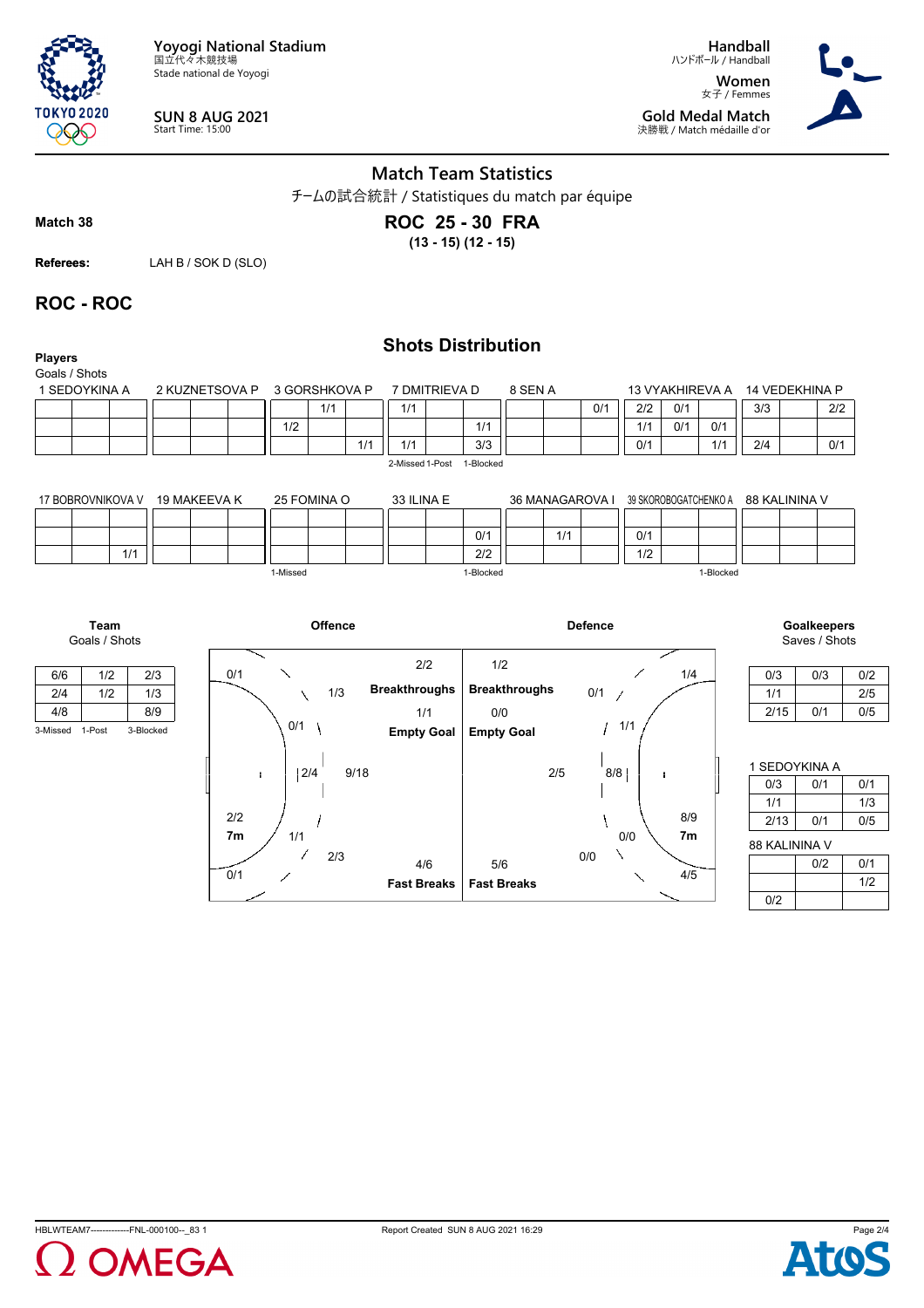

**TOKYO 2020** 

**SUN 8 AUG 2021** Start Time: 15:00

**Handball** ハンドボール / Handball **Women** 女子 / Femmes **Gold Medal Match** 決勝戦 / Match médaille d'or



### **Match Team Statistics**

チームの試合統計 / Statistiques du match par équipe

**Match 38**

QQO

**ROC 25 - 30 FRA (13 - 15) (12 - 15)**

**Referees:** LAH B / SOK D (SLO)

#### **FRA - France**

|                 | <b>Players</b>               |       |             |     |      | <b>Shots</b> |                |           |           |    |                | <b>Offence</b> | <b>Defence</b> |                | <b>Punishments</b> |                  |  |  | <b>TP</b> |
|-----------------|------------------------------|-------|-------------|-----|------|--------------|----------------|-----------|-----------|----|----------------|----------------|----------------|----------------|--------------------|------------------|--|--|-----------|
| No.             | <b>Name</b>                  | G/S   | $\%$        | 6m  | Wing | 9m           | 7 <sub>m</sub> | <b>FB</b> | <b>BT</b> | EG | AS             | TO             | <b>ST</b>      | <b>BS</b>      | <b>YC</b>          | $2$ Min $ RC BC$ |  |  |           |
|                 | <b>NOCANDY Meline</b>        | 2/3   | 67          | 1/1 |      | 0/1          |                | 1/1       |           |    | 2              |                | 2              |                |                    |                  |  |  | 26:30     |
| 4               | <b>COATANEA Pauline</b>      | 3/5   | 60          |     | 2/3  |              |                | 1/2       |           |    |                |                |                |                |                    |                  |  |  | 37:46     |
| 6               | <b>VALENTINI Chloe</b>       | 4/5   | 80          |     | 1/2  |              |                | 3/3       |           |    |                |                |                |                |                    |                  |  |  | 29:49     |
|                 | <b>PINEAU Allison</b>        | 7/10  | 70          |     |      | 0/2          | 7/8            |           |           |    |                | $\overline{2}$ |                |                |                    |                  |  |  | 26:22     |
| 8               | <b>LASSOURCE Coralie</b>     | 0/1   | $\mathbf 0$ |     | 0/1  |              |                |           |           |    |                |                |                |                |                    |                  |  |  | 29:15     |
| 10 <sup>1</sup> | <b>ZAADI DEUNA Grace</b>     | 2/4   | 50          |     | 0/1  | 0/1          | 1/1            |           | 1/1       |    | 6              | 3              |                |                |                    |                  |  |  | 45:19     |
| 12 <sup>2</sup> | <b>LEYNAUD Amandine</b>      |       |             |     |      |              |                |           |           |    |                |                |                |                |                    |                  |  |  | 29:19     |
| 15 <sup>1</sup> | <b>NIAKATE Kalidiatou</b>    |       |             |     |      |              |                |           |           |    |                |                |                |                |                    |                  |  |  | 9:29      |
| 16 <sup>1</sup> | DARLEUX Cleopatre            |       |             |     |      |              |                |           |           |    | $\overline{A}$ |                |                |                |                    |                  |  |  | 29:38     |
| 19              | <b>SERCIEN UGOLIN Oceane</b> | 2/2   | 100         |     |      | 2/2          |                |           |           |    |                |                |                |                |                    | $\overline{2}$   |  |  | 18:29     |
| 20 <sub>1</sub> | <b>FLIPPES Laura</b>         | 2/3   | 67          |     | 2/2  |              |                |           | 0/1       |    | $\overline{7}$ |                |                |                |                    |                  |  |  | 48:12     |
| 24              | <b>EDWIGE Beatrice</b>       |       |             |     |      |              |                |           |           |    |                |                |                | $\overline{2}$ |                    |                  |  |  | 34:04     |
| 26              | <b>FOPPA Pauletta</b>        | 7/7   | 100         | 7/7 |      |              |                |           |           |    | 2              | $\overline{2}$ |                |                |                    |                  |  |  | 27:06     |
| 27 <sub>1</sub> | <b>NZE MINKO Estelle</b>     | 1/1   | 100         | 1/1 |      |              |                |           |           |    | 2              |                |                |                |                    |                  |  |  | 28:42     |
|                 | Bench/Team                   |       |             |     |      |              |                |           |           |    |                |                |                |                |                    |                  |  |  |           |
|                 | <b>Totals</b>                | 30/41 | 73          | 9/9 | 5/9  | 2/6          | 8/9            | 5/6       | 1/2       |    | 22             | 14             | 3              | 3              |                    | 5                |  |  |           |

|      | <b>Goalkeepers</b>     | <b>Total Shots</b> |        | 6m Shots |    | <b>Wing Shots</b> |      | 9m Shots |    | 7m Shots |   | <b>Fast Breaks</b> |    | <b>Breakthroughs</b> |     |
|------|------------------------|--------------------|--------|----------|----|-------------------|------|----------|----|----------|---|--------------------|----|----------------------|-----|
| No   | <b>Name</b>            | S/S                | $\%$ . | S/S      | %  | S/S               | %    | S/S      | %  | S/S      | % | S/S                | %  | S/S                  | % । |
| 121. | LEYNAUD Amandine       | 3/15               | 20     | 0/3      |    |                   |      | 2/8      | 25 | 0/1      |   | 1/2                | 50 | 0/1                  |     |
|      | 16   DARLEUX Cleopatre | 9/21               | 43     | 3/4      | 75 | 1/1               | 100. | 5/11     | 45 | 0/1      |   | 0/3                |    | 0/1                  |     |
|      | EG                     |                    |        |          |    |                   |      |          |    |          |   |                    |    |                      |     |
|      | <b>Totals</b>          | 12/37              | 32     | 3/7      | 43 | 1/1               | 100  | 7/19     | 37 | 0/2      |   | 1/5                | 20 | 0/2                  |     |

| <b>Team Shots</b>    | Goals | <b>Saves</b> | <b>Missed</b> | Post | <b>Blocked</b> | <b>Total</b> | %   |
|----------------------|-------|--------------|---------------|------|----------------|--------------|-----|
| 6m Shots             | 9     |              |               |      |                | 9            | 100 |
| <b>Wing Shots</b>    | 5     |              |               | 2    |                | 9            | 56  |
| 9m Shots             | າ     |              |               |      | ∩              | 6            | 33  |
| 7m Shots             | 8     |              |               |      | N/A            | 9            | 89  |
| <b>Fast Breaks</b>   | 5     |              |               |      |                | 6            | 83  |
| <b>Breakthroughs</b> |       |              |               |      |                | າ            | 50  |
| <b>Empty Goal</b>    |       | N/A          |               |      |                |              |     |
| <b>Totals</b>        | 30    | 5            | ◠             | ◠    | ∩              | 41           | 73  |

**Number of Attacks:** 51, **Scoring Efficiency:** 59%